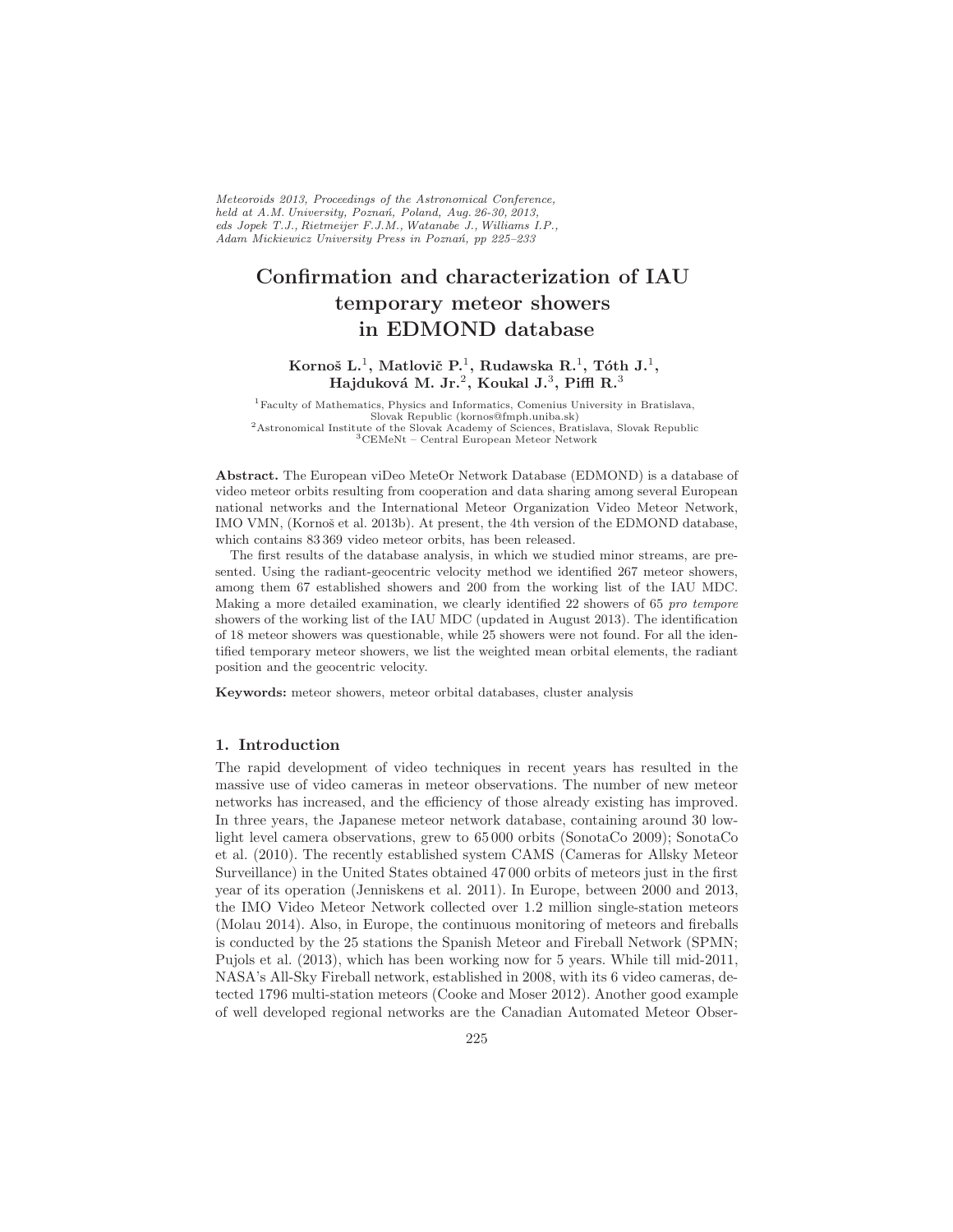vatory (CAMO), (Brown et al. 2010) and the Croatian Meteor Network (CMN),  $(Andreić and Segon 2010).$ 

Thanks to the broad international cooperation of video meteor observers from several European countries, a multi-national network EDMONd (European viDeo-Meteor Observation Network) was created. As a result of its work, the first version of the EDMOND database, containing data from the years 2009, 2010, 2011 and half of 2012, was presented at the IMC conference in La Palma, Spain in 2012 (Kornoš et al. 2013a). In the last year, observers affiliated to the International Meteor Organization Video Meteor Network (IMO VMN) have started to share their data, whereas the data of EDMONd and IMO VMN have been merged. Nowadays, the data is collected from observers from a substantial part of Europe and, due to this international cooperation, meteor activity is monitored over almost the entire Europe. In effect, the database has accumulated 1 639 358 records of single-station meteors between 2000 and 2013 (EDMONd – 447 266 and IMO VMN  $-1192092$ ).

### 2. EDMOND database

The computation of meteor orbits is performed by the UFOOrbit software (SonotaCo 2009). As the single-station video data are obtained and reduced using two different tools, the MetRec (Molau 1999) and UFOAnalyzer tools (SonotaCo 2009), the UFO data can be used without any changes. However, the data obtained by the MetRec software has to be first converted into the UFO format using the program INF2MCSV written by SonotaCo. The present database contains about 72 % of MetRec data. As the conversion is not fully compatible, the computation of orbits is performed in two steps. First, preliminary orbits are computed using UFOOrbit with basic parameter settings  $Q_o$  and  $dt = 5$  sec (which means that all combinations of single-station meteors within 5 second intervals are computed), and with additional settings: beginning and terminal heights have to be  $H_{1,2} \in (15; 200)$  km, the empirically derived quality parameter  $QA > 0.3$ , and the largest difference in velocity among considered stations in the orbit computation is  $dV < 7 \text{ km/s}$ .

After that, to reject the less precise orbits and false orbits, another filter of parameters is applied: the angle of observed trajectory has to be  $Q_0 > 1$  deg, the duration of the meteor  $dur > 0.1$  sec, the convergence angle  $Q_c > 10$  deg, the difference between the two poles of ground trajectory  $dGP < 0.5$  deg, and the difference in velocity between unified velocity and velocity from one of the stations  $dv12\% < 7.07\%$ . In comparison to the previous versions of the database, the most important modification is the restriction of the difference in velocities for stations used in meteor orbit computation. The definition of all parameters is in the UFO Manual. More details can be found in (Kornoš et al. 2013b).

At present, the 4th version of the EDMOND database containing 83 369 video meteor orbits, has been released. Most of them (∼ 84%) are double-stations orbits. About 48 800 orbits belong to the sporadic background and 34 500 are shower meteors  $(59\% \text{ and } 41\%, \text{ respectively}).$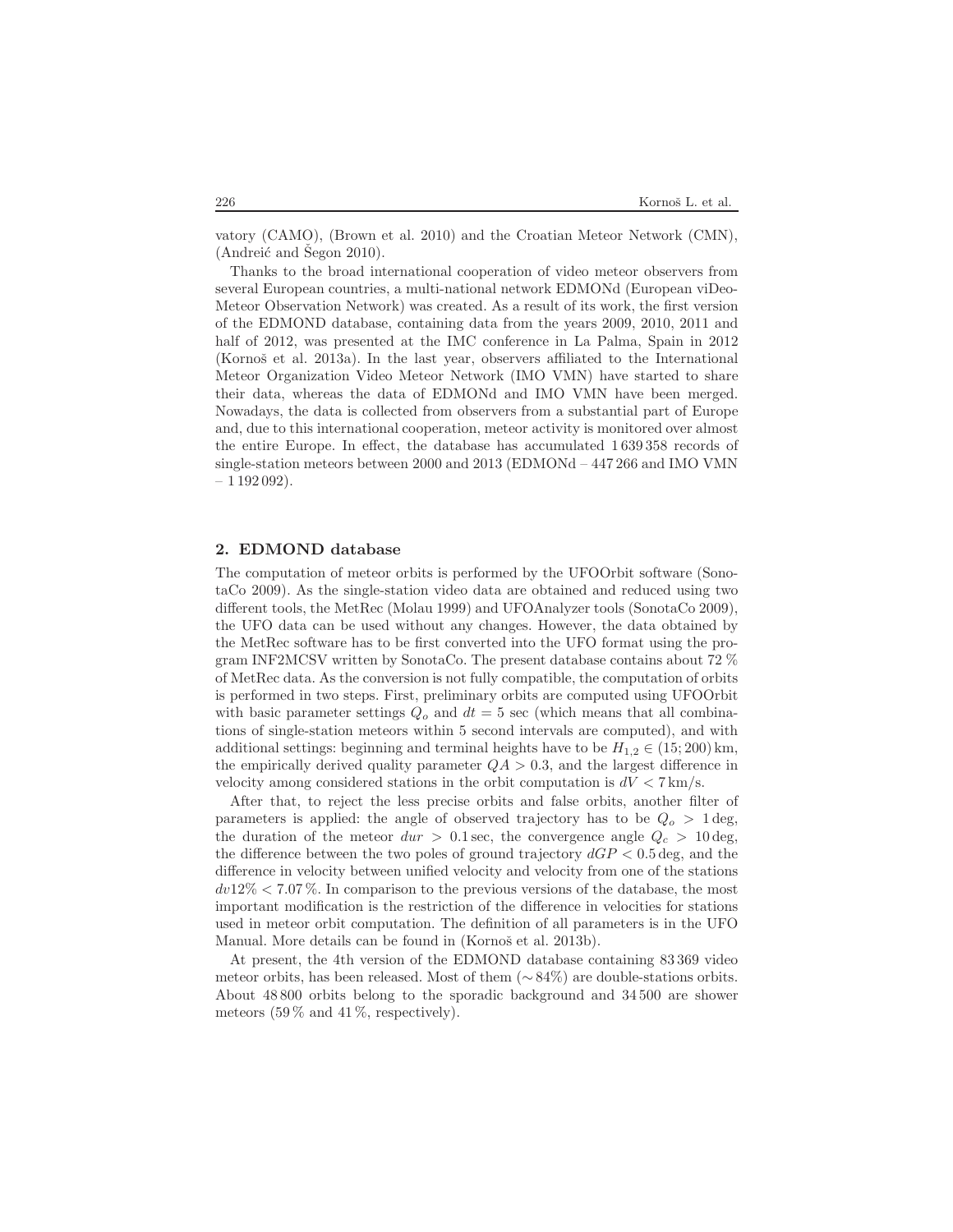The EDMOND database was examined in several tests and compared with other meteor orbits databases. The examination allowed us to demonstrate the characteristic features of the EDMOND, which are particularly important for future analyses based on the data.

The derivation of orbital elements, which define the shape of the orbit, is highly dependent on the uncertainty of the determination of the meteor velocity. One of the parameters used in the data reduction is dv12% (the difference in the velocities, given in percentage). The geocentric velocity is the decisive parameter in the calculation of the orbit. Thus, the dv12% parameter is an important indicator of its accuracy. The smaller the difference between velocities from different stations, the more accurate the orbit determination is. Therefore, in the distribution of dv12%, a decrease in the number of orbits with increasing values of dv12% should be the most rapid. The comparison of the distribution of dv12% parameter of the EDMOND (Kornoš et al. 2013a) and SonotaCo catalogue showed similar decrease; with a slightly slower one in the EDMOND.

The distributions of orbital parameters within several meteoroid streams from EDMOND were also analysed. In Kornoš et al. (2013a), the dispersions of orbital elements of the Lyrids from EDMOND were studied. Comparing them with the SonotaCo video orbits, the consistency of both datasets was demonstrated. Moreover, if we compare both sets of video data (Figure 1), the dispersions in  $1/a$  of the meteor orbits within individual streams obtained from the EDMOND data are about 1.3 times larger than the values from the SonotaCo catalogue. Figure 1 shows the observed differences in the semi-major axes within the meteor streams compared with the orbital deviations in the streams determined from different datasets. The median semimajor axes of video meteor orbits in both the EDMOND and SonotaCo data are systematically biased, probably as a consequence of the method used to determine the orbits. In comparison with the IAU MDC photographic database (Lindblad et al. 2003), they are shifted towards the short-period side; the velocities determined in the video data are slightly underestimated.

An important indicator of the quality of data is the relative number of hyperbolic orbits, because the probability of registering real hyperbolic orbits is very small (Hajduková et al. 2014a). The apparent hyperbolicity of the orbits is, generally, caused by a high spread in velocity determination, shifting a part of the data through the parabolic limit. This, however, does not explicitly mean large measurement errors. Of the 83 369 meteor orbits collected in the EDMOND, 5.7% are determined as hyperbolic. This percentage is roughly comparable to that in the SonotaCo database. Initially, the proportion of hyperbolic meteors in the latter was  $11.58\%$ , but after the selection of quality orbits (Veres̆ and Toth 2010), this was reduced to 3.28%. Of the 4712 hyperbolic meteors in the EDMOND, 43% are shower meteors. Shower meteors which have heliocentric velocities with excesses over the parabolic limit offer proof of the false hyperbolicity of their orbits. The hyperbolic orbits in our data were analysed separately in the paper Hajdukov´a et al. (2014b).

A comparison of both the EDMOND and the SonotaCo catalogue, in terms of orbital parameters, showed an equivalence of the data.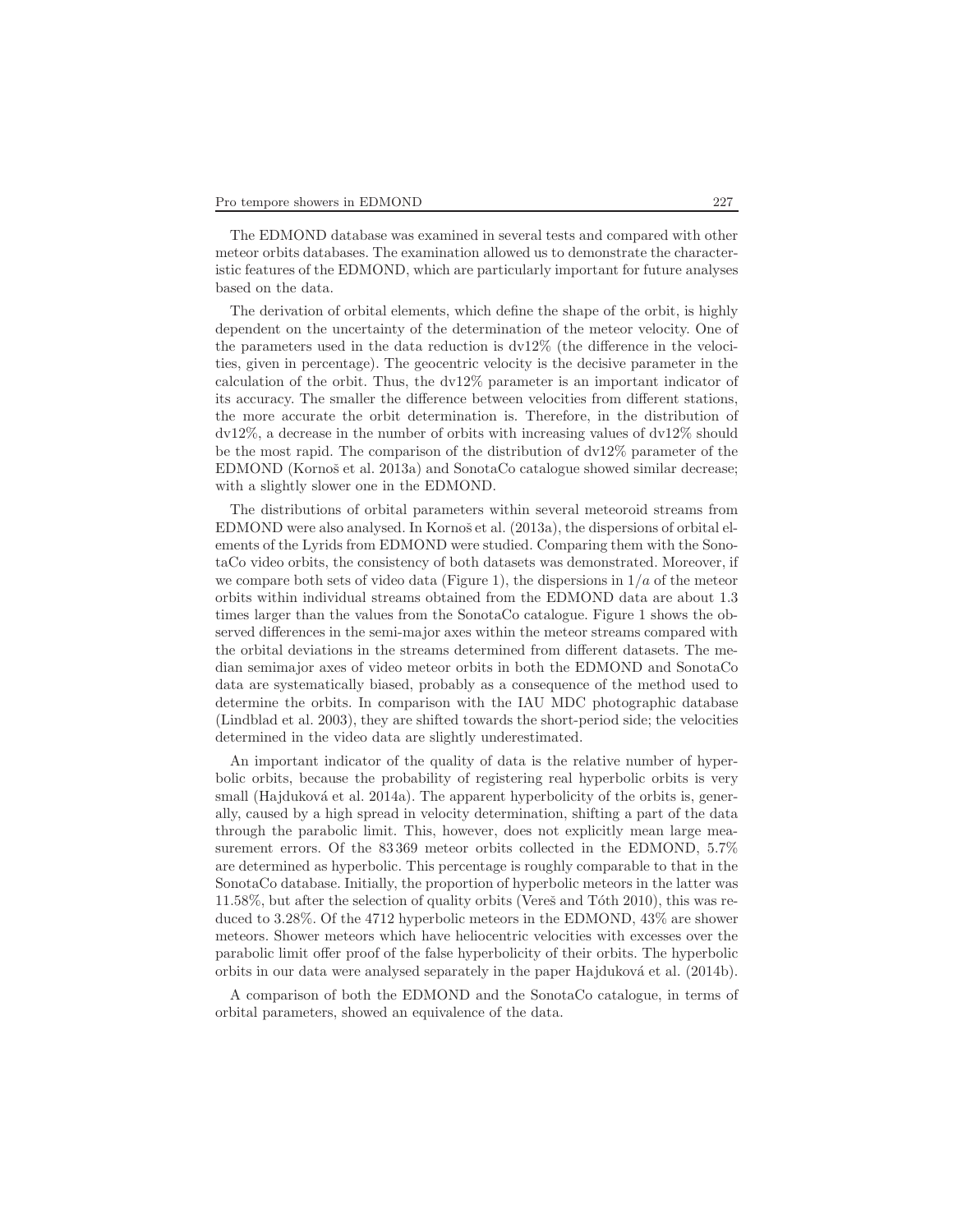

Figure 1. Comparison of the observed dispersion for the chosen meteoroid streams from different databases (upper line – photographic meteors from the IAU MDC, middle line – video meteors from the SonotaCo catalogue (2007–2009), lower line – the EDMOND data) described by absolute median deviation in terms of  $1/a$ : Thin line – the interval between two limiting values of  $(1/a)_{1/2}$ , which includes 50 percent of all orbits. Bold line – the interval between two limiting values of the uncertainty  $(1/a)_L$  of the resulting values of median  $(1/a)_M$ . Dotted vertical line – the parabolic limit. Dashed vertical lines – parent comets (the figure is taken from the paper (Hajduková 2014)).

## 3. Identification of streams in EDMOND

Meteor showers in the EDMOND database were identified using the IAU Meteor Data Center Database (IAU MDC; (Jopek and Kaňuchová 2014)). At the end of August 2013, the IAU MDC list of showers contained 461 showers, 95 of them established and 366 in the working list.

In the first search, the radiant position-geocentric velocity method was used (we hereafter call it *radiant-V<sub>g</sub>* method). Meteors were selected according to the peaks activity of meteor showers  $(\pm 15 \text{ deg})$  given in the IAU MDC list, and fulfilling the conditions for radiant position ( $\pm 5$  deg) and geocentric velocity ( $\pm 10\%$ · $V_g$ ). A shower was considered only if at least 5 orbits had been identified. In this way, 267 meteor showers were identified, where 200 of them are meteor showers from the working list and 67 are the established showers.

We focused on *pro tempore* showers from the IAU MDC working list. Of 65 pro tempore showers in the list, 61 were identified using the *radiant-* $V<sub>q</sub>$  method. To determine their fundamental parameters more precisely, the first part of the Welch method (Welch 2001) with Southworth-Hawkins D criterion (Southworth and Hawkins 1963) was used. According to the equation (4) in Welch (2001) paper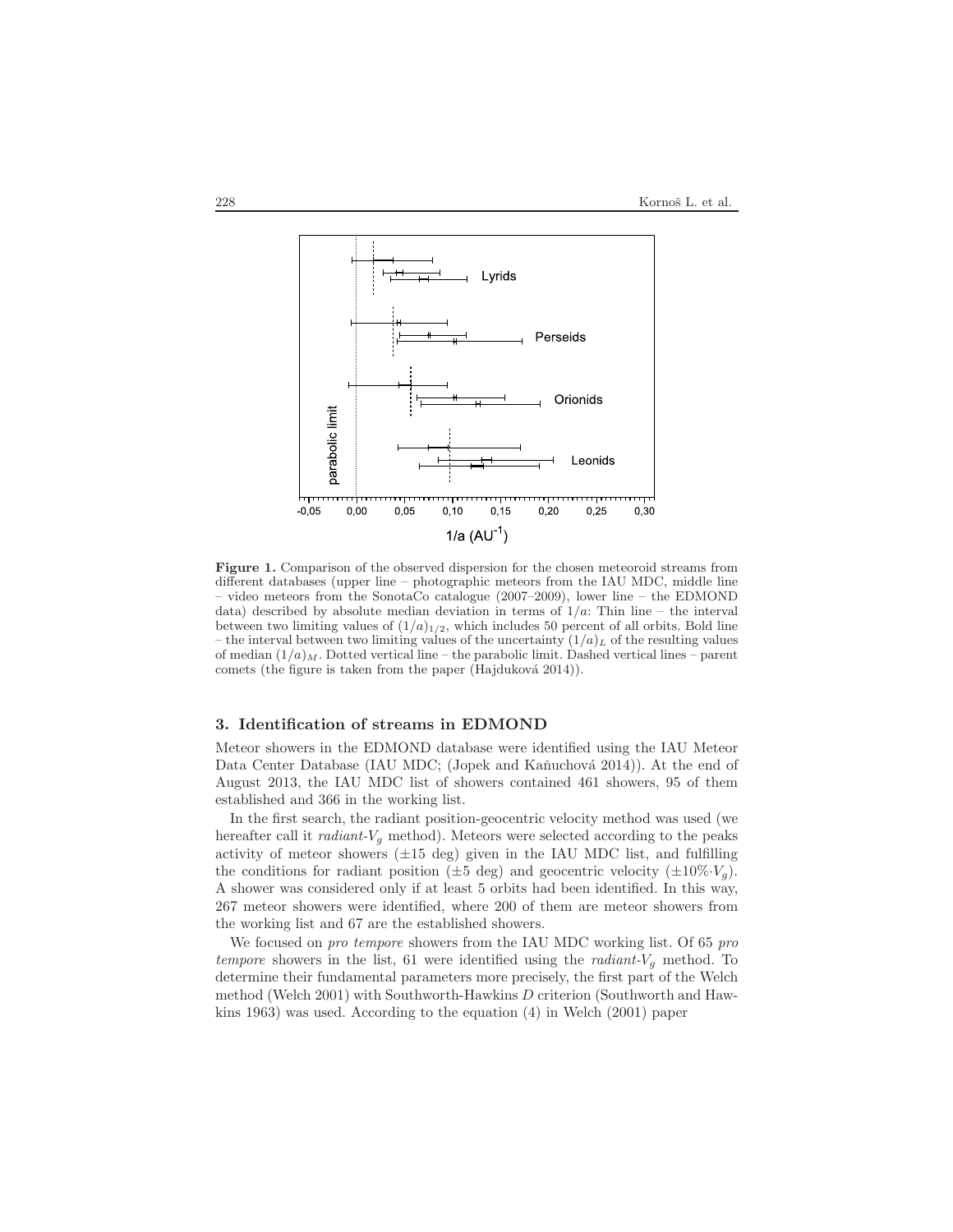$$
\rho = \sum_{i=1}^{N} \left( 1 - \frac{D_i^2}{D_c^2} \right) ; \qquad D_i \leqslant D_c , \qquad (3.1)
$$

where  $\rho$  is a density at a point in orbital elements space, N is the number of meteors of a *pro tempore* shower found in the first step,  $D_i$  is the value obtained for the *i*th meteor in the pro tempore shower by comparing its orbit with orbits of each member of the identified shower, and  $D<sub>c</sub>$  is the threshold value that determines the dynamical similarity among meteor orbits. We searched for the core of each pro tempore shower identified in the first step of the analysis (i.e. by radiant- $V_g$ method).

The procedure creates a group of meteors around each meteor orbit from the examined shower, which fulfil the condition of the limiting value of Southworth and Hawkins criterion  $D_c = 0.12$ . On the basis of the equation (3.1), the value of the density  $(\rho)$  is determined for each group. The higher the density value, the more important the group in the examined shower is. However, the highest value of  $\rho$ does not always mean it is the core of the stream because the initial set could be contaminated by a nearby separate small shower; or because the MDC data are not yet accurate enough.

We therefore compared all the available parameters of each *pro tempore* shower at the IAU MDC with the mean values of the same parameters of each found group. We compared as well the mean orbits, radiant positions and geocentric velocities with newly meteor showers found in the SonotaCo (2007-2009) and CAMS (2010- 2011) databases (Rudawska and Jenniskens 2014). The mean values of the orbital elements and other parameters of each group were obtained as a weighted arithmetic mean, where the weight was determined by  $(1 - D_i^2/D_c^2)$  (Welch 2001).

The results obtained from this procedure are given in Table 1 and Table 2. Table 1 contains 22 showers for which the identification was certain, i.e. the parameters of which agree well with those from the IAU MDC list. Another 18 showers, for which the comparison showed quite considerable differences in some parameters, and thus making their identification questionable, are shown in Table 2. For instance, the difference in solar longitude or right ascension of radiant position reaches 10<sup>°</sup>, while the difference in eccentricities and perihelion distances, probably due to their high geocentric velocity, is greater than 0.1. In the EDMOND database (as of August 2013) we could not identify 25 pro tempore meteor showers. The reason is either the number of orbits in the particular showers was insufficient (less than 5) or the differences between some of the compared parameters were too big (larger than in Table 2).

A few low inclined meteor showers (#449, #467, #473, #475, #476, #478) seem to be represented as separate branches, where one (or both) of the branch includes from 1 to 3 members. However, as the amount of meteors in the Northern and/or Southern branch is small  $(*5*)$ , and there is no evident splitting, in those cases we considered such shower as one meteor shower. Therefore, we added (or subtracted) 180 degrees to the angular elements ( $\omega$ ,  $\Omega$ ) of the smaller branch, and then the weighted mean of  $\omega$  and  $\Omega$  of the shower was calculated.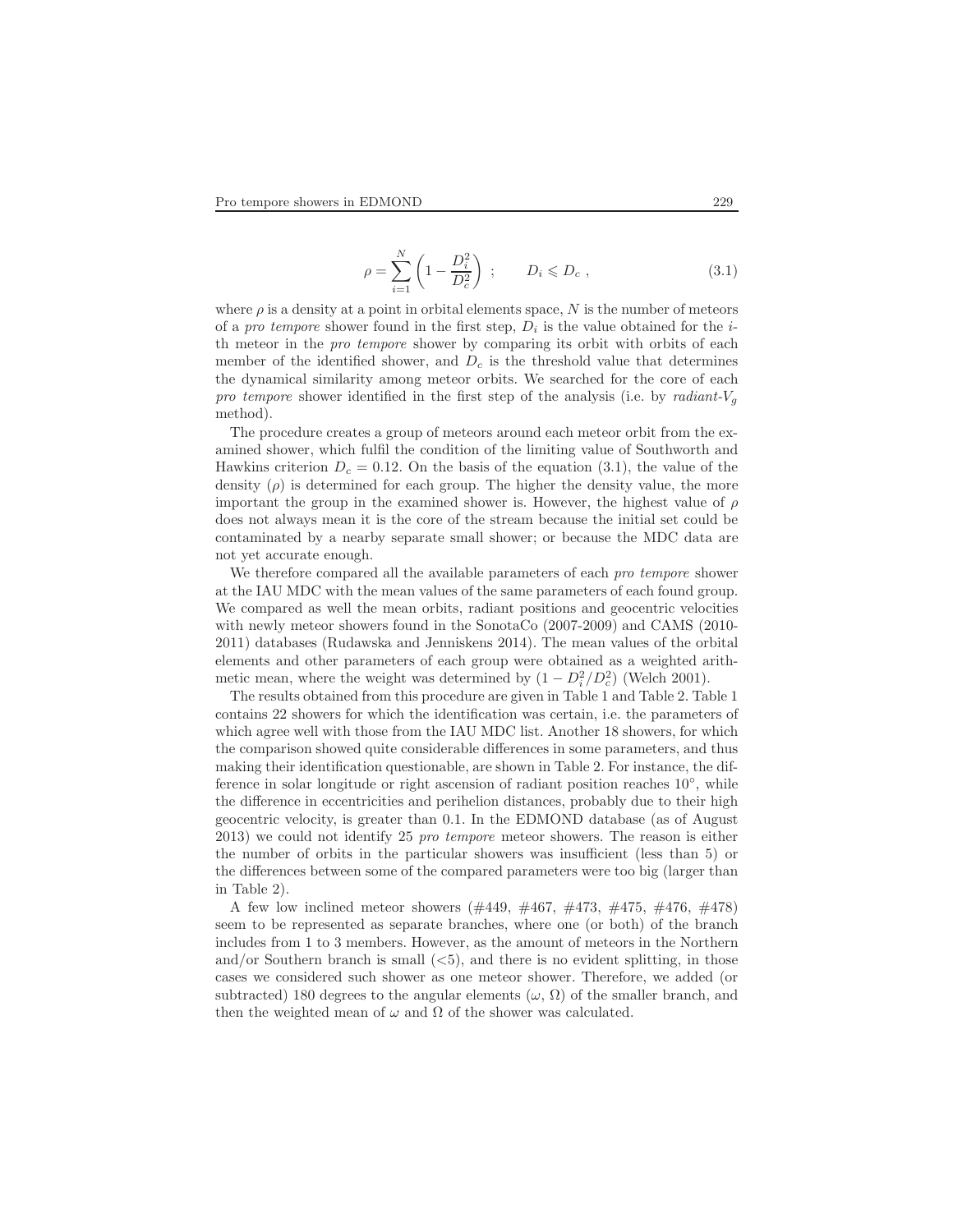**Table 1.** Mean values of the parameters: solar longitude  $(L<sub>S</sub>)$ , radiant position  $(RA, Dc)_{2000}$ , geocentric velocity  $(V_g)$ , orbital elements and  $(D)$  – Southworth-Hawkins criterion of reliably identified pro tempore showers from the IAU MDC in the database EDMOND. N – number of meteors. In the second line of each shower, there are standard deviations. L

| Shower        | $L_S$               | RA                 | Dec                | $V_g$                 | $q$ [AU]                | $\boldsymbol{e}$        | $\omega$ [ $^{\circ}$ ] | $\Omega$ [ $\circ$ ] | $i$ [ $^{\circ}$ ] | $\boldsymbol{N}$ | $D_{SH}$             |
|---------------|---------------------|--------------------|--------------------|-----------------------|-------------------------|-------------------------|-------------------------|----------------------|--------------------|------------------|----------------------|
| 448 AAL       | 14.4<br>6.0         | 219.7<br>3.2       | $-13.0$<br>1.6     | 37.70<br>2.35         | 0.097<br>0.028          | 0.945<br>0.025          | 329.6<br>5.4            | 14.4<br>6.0          | 6.7<br>3.5         | 8                | 0.05<br>0.04         |
| 449 ABS       | 7.3<br>5.1          | 166.5<br>2.4       | 5.5<br>2.7         | 14.65<br>0.82         | 0.844<br>0.023          | 0.658<br>0.050          | 52.4<br>4.6             | 187.3<br>5.1         | 0.7<br>0.8         | 5                | 0.04<br>0.04         |
| 456 MPS       | 61.7<br>4.4         | 243.7<br>2.9       | $-10.5$<br>1.4     | 24.63<br>1.12         | 0.541<br>0.040          | 0.790<br>0.025          | 273.2<br>4.8            | 61.7<br>4.4          | 9.0<br>1.2         | 26               | 0.05<br>0.03         |
| 458 JEC       | 83.0<br>1.9         | 315.5<br>1.4       | 33.1<br>1.0        | 52.11<br>0.80         | 0.911<br>0.008          | 0.888<br>0.047          | 218.7<br>1.4            | 83.0<br>1.9          | 95.4<br>1.1        | 10               | 0.05<br>0.03         |
| 460 LOP       | 85.9<br>3.7         | 257.6<br>2.2       | $-5.4$<br>2.4      | 19.62<br>1.13         | 0.722<br>0.037          | 0.724<br>0.032          | 251.8<br>5.0            | 85.9<br>3.7          | 10.3<br>1.0        | 27               | 0.05<br>0.03         |
| 462 JGP       | 120.5<br>3.5        | 263.5<br>161.1     | 13.3<br>1.1        | 62.31<br>0.57         | 0.484<br>0.040          | 0.922<br>0.034          | 275.2<br>4.2            | 120.5<br>3.5         | 149.4<br>1.7       | 12               | 0.06<br>0.03         |
| 463 JRH 125.8 | 5.2                 | 265.9<br>2.8       | 36.2<br>2.3        | 14.18<br>0.97         | 0.982<br>0.012          | 0.553<br>0.046          | 204.5<br>5.4            | 125.8<br>5.2         | 19.7<br>1.5        | 8                | 0.05<br>0.03         |
| 465 AXC       | 136.1<br>2.1        | 4.7<br>3.0         | 48.9<br>1.3        | 54.72<br>0.63         | 0.898<br>0.015          | 0.843<br>0.049          | 221.4<br>2.7            | 136.1<br>2.1         | 104.2<br>1.2       | 14               | 0.06<br>0.03         |
| 466 AOC       | 136.8<br>4.5        | 29.0<br>3.5        | 0.9<br>2.1         | 65.84<br>0.56         | 0.696<br>0.025          | 0.901<br>0.048          | 70.2<br>2.9             | 316.8<br>4.5         | 159.8<br>3.6       | 6                | 0.05<br>0.05         |
| 467 ANA 139.5 | 3.2                 | 318.1<br>2.1       | $-12.2$<br>2.1     | 21.35<br>1.39         | 0.612<br>0.037          | 0.752<br>0.037          | 265.6<br>4.2            | 139.5<br>3.2         | 2.6<br>1.6         | 23               | 0.06<br>0.03         |
| 474 ABA 147.9 | 6.6                 | 301.3<br>1.9       | 4.5<br>2.4         | 15.07<br>1.49         | 0.860<br>0.041          | 0.676<br>0.053          | 230.9<br>7.4            | 147.9<br>6.6         | 10.1<br>1.0        | 11               | 0.05<br>0.03         |
| 477 SRP       | 177.1<br>4.2        | 345.9<br>$1.8\,$   | 5.1<br>2.0         | 18.41<br>1.51         | 0.699<br>0.046          | 0.699<br>0.043          | 254.8<br>6.6            | 177.1<br>4.1         | 5.8<br>1.1         | 15               | 0.06<br>0.03         |
| 478 STC       | 170.7<br>8.1        | 315.3<br>1.9       | $-13.3$<br>3.5     | 10.19<br>1.17         | 0.927<br>0.024          | 0.561<br>0.041          | 218.3<br>6.6            | 170.7<br>8.1         | 1.1<br>0.9         | 6                | 0.05<br>0.03         |
| 479 SOO       | 185.7<br>3.1        | 80.4<br>2.2        | 10.6<br>1.6        | 66.87<br>0.69         | 0.792<br>0.031          | 0.876<br>0.049          | 56.5<br>4.6             | 5.7<br>3.1           | 156.5<br>2.9       | 20               | 0.07<br>0.03         |
| 480 TCA 204.1 | 3.5                 | 135.1<br>3.1       | 29.2<br>1.2        | 67.31<br>0.52         | 0.808<br>0.023          | 0.839<br>0.044          | 125.9<br>3.8            | 204.1<br>3.5         | 158.0<br>2.2       | 18               | 0.06<br>0.03         |
| 497 DAB       | 261.8<br>0.7        | 210.6<br>1.1       | 22.9<br>1.2        | 59.47<br>0.31         | 0.690<br>0.025          | 0.967<br>0.021          | 113.1<br>3.3            | 261.8<br>0.7         | 113.6<br>0.5       | 5                | 0.03<br>0.05         |
| 500 JPV       | 288.2<br>3.4        | 221.9<br>2.4       | 1.2<br>1.4         | 65.05<br>0.92         | 0.657<br>0.028          | 0.866<br>0.056          | 106.6<br>3.1            | 288.2<br>3.4         | 146.5<br>2.6       | 8                | 0.05<br>0.04         |
| 502 DRV       | 253.2<br>4.0        | 185.1<br>3.2       | 12.3<br>1.7        | 68.18<br>0.82         | 0.776<br>0.024          | 0.920<br>0.051          | 123.8<br>4.1            | 253.2<br>4.0         | 154.8<br>2.6       | $\overline{7}$   | 0.05<br>0.04         |
| 508 TPI 146.5 | 4.7                 | 351.5              | 4.0                | 38.01                 | 0.102<br>0.021          | 0.951                   | 328.0                   | 146.5                | 21.1               | 143              | 0.06                 |
| 529 EHY       | 258.2               | 3.3<br>134.1       | 2.0<br>2.4         | 1.49<br>61.72         | 0.362                   | 0.014<br>0.951          | 3.9<br>107.4            | 4.7<br>78.2          | 3.0<br>143.0       | 18               | 0.03<br>0.07         |
| 530 ECV       | 3.1<br>304.9        | 2.6<br>193.9       | 1.0<br>$-18.6$     | 0.97<br>67.39         | 0.029<br>0.790          | 0.031<br>0.813          | 4.0<br>56.0             | 3.1<br>124.9         | 1.8<br>157.9       | 6                | $\rm 0.03$<br>0.05   |
| 546 FTC       | 3.7<br>144.1<br>2.8 | 3.2<br>30.2<br>4.3 | 1.7<br>67.4<br>1.5 | 0.49<br>52.20<br>1.10 | 0.038<br>1.009<br>0.002 | 0.026<br>0.868<br>0.058 | 5.8<br>173.0<br>2.3     | 3.7<br>144.1<br>2.8  | 3.9<br>95.4<br>2.2 | 14               | 0.04<br>0.06<br>0.04 |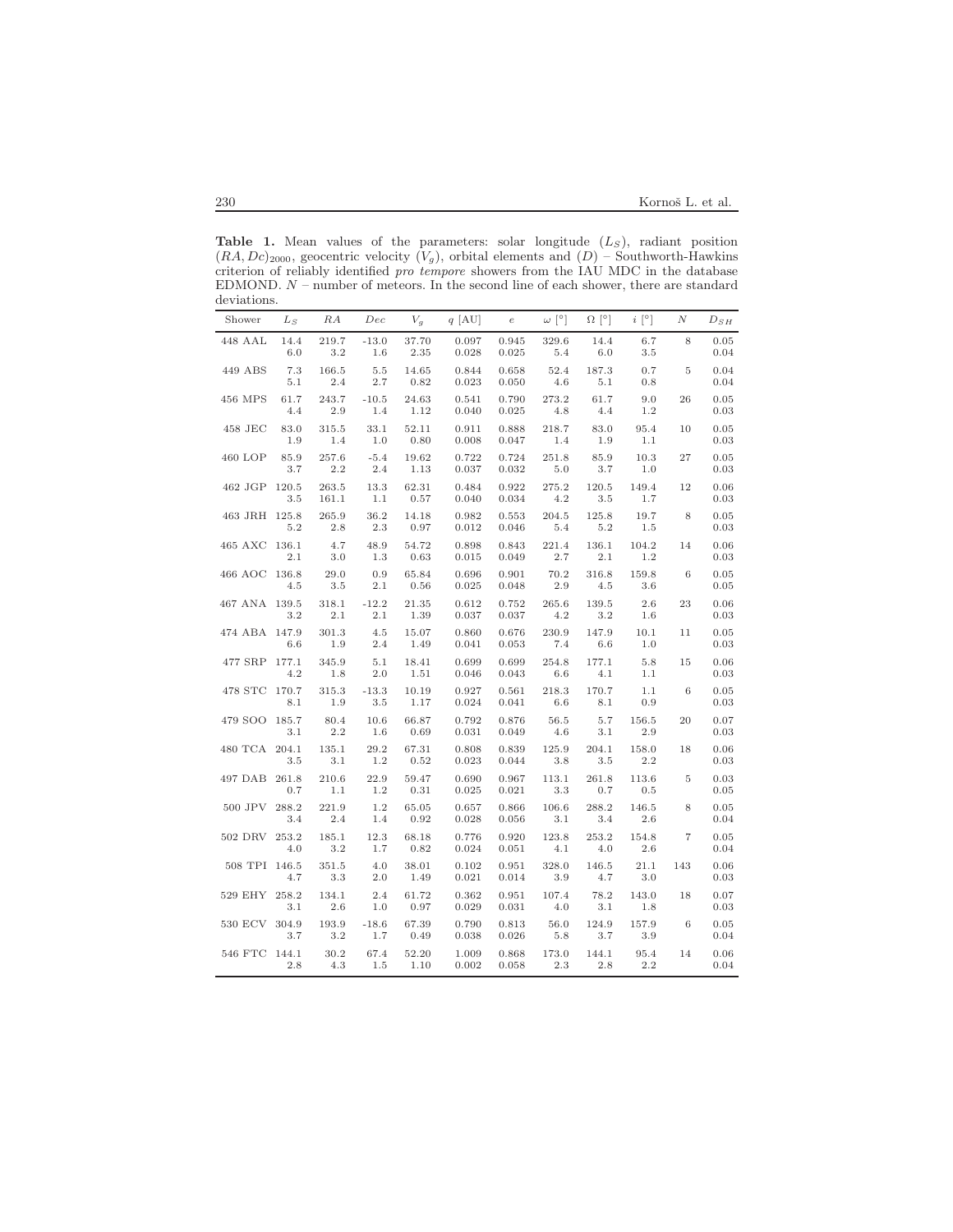**Table 2.** Mean values of the parameters: solar longitude  $(L<sub>S</sub>)$ , radiant position  $(RA, Dc)_{2000}$ , geocentric velocity  $(V_g)$ , orbital elements and  $(D)$  – Southworth-Hawkins criterion of questionably identified pro tempore showers from the IAU MDC in the database EDMOND.  $N$  – number of meteors. In the second line of each shower, there are standard deviations.

| Shower        | $L_S$        | RA               | Dec            | $V_a$         | $q$ [AU]       | $\epsilon$     | $\omega$ [ $^{\circ}$ ] | $\Omega$ [°]     | $i \rceil$   | N              | $D_{SH}$     |
|---------------|--------------|------------------|----------------|---------------|----------------|----------------|-------------------------|------------------|--------------|----------------|--------------|
| 451 CAM<br>士  | 40.6<br>5.8  | 182.7<br>7.8     | 83.2<br>2.6    | 13.02<br>0.69 | 1.000<br>0.003 | 0.517<br>0.033 | 167.9<br>3.5            | 40.6<br>5.8      | 19.0<br>1.2  | $\overline{4}$ | 0.04<br>0.04 |
| 464 KLY 125.9 | 6.8          | 276.3<br>2.2     | 34.8<br>1.9    | 18.61<br>1.32 | 0.945<br>0.018 | 0.695<br>0.043 | 213.6<br>4.3            | 125.9<br>6.8     | 25.1<br>1.5  | 6              | 0.06<br>0.04 |
| 468 AAH 136.3 | 7.4          | 267.8<br>2.6     | 20.6<br>2.2    | 12.47<br>1.05 | 0.977<br>0.013 | 0.631<br>0.047 | 204.4<br>$5.4\,$        | 136.3<br>7.4     | 13.5<br>1.2  | $\overline{7}$ | 0.05<br>0.04 |
| 470 AMD 144.4 | 4.2          | 254.8<br>4.2     | 58.2<br>2.6    | 18.98<br>1.12 | 1.012<br>0.002 | 0.631<br>0.041 | 178.4<br>3.6            | 144.4<br>4.2     | 29.5<br>2.0  | 17             | 0.07<br>0.03 |
| 471 ABC 137.8 | 3.8          | 306.3<br>$2.2\,$ | $-12.5$<br>2.4 | 16.95<br>1.42 | 0.752<br>0.035 | 0.676<br>0.043 | 248.9<br>4.6            | 137.8<br>$3.8\,$ | 3.4<br>1.5   | 9              | 0.05<br>0.03 |
| 472 ATA 143.8 | 6.3          | 310.3<br>1.9     | $-1.8$<br>3.6  | 18.66<br>1.29 | 0.742<br>0.046 | 0.735<br>0.044 | 248.3<br>7.1            | 143.8<br>6.3     | 8.8<br>1.5   | 10             | 0.06<br>0.04 |
| 473 LAQ 145.3 | 2.8          | 341.0<br>2.4     | $-5.1$<br>1.8  | 31.12<br>1.09 | 0.279<br>0.026 | 0.881<br>0.023 | 303.2<br>3.8            | 145.3<br>2.8     | 4.1<br>2.4   | 20             | 0.07<br>0.04 |
| 475 SAQ 157.1 | 4.0          | 330.6<br>1.6     | $-10.7$<br>1.4 | 21.02<br>1.22 | 0.669<br>0.033 | 0.810<br>0.060 | 255.7<br>5.1            | 157.1<br>4.0     | 0.8<br>0.7   | 8              | 0.06<br>0.05 |
| 476 ICE 175.5 | 5.0          | 4.6<br>$2.9\,$   | $-0.7$<br>2.1  | 26.23<br>1.39 | 0.419<br>0.043 | 0.811<br>0.032 | 107.7<br>5.7            | 355.5<br>$5.0\,$ | 2.6<br>1.7   | 21             | 0.07<br>0.03 |
| 481 OML 219.7 | 3.7          | 148.5<br>3.2     | 29.1<br>1.7    | 67.13<br>1.00 | 0.892<br>0.024 | 0.793<br>0.048 | 140.7<br>5.2            | 219.7<br>3.7     | 152.1<br>2.6 | 6              | 0.06<br>0.04 |
| 484 IOA 233.6 | 4.5          | 28.5<br>1.7      | 15.6<br>2.5    | 14.51<br>1.34 | 0.824<br>0.037 | 0.677<br>0.038 | 233.9<br>6.2            | 233.6<br>4.5     | 1.5<br>1.0   | 5              | 0.05<br>0.05 |
| 499 DDL 277.4 | 2.8          | 169.5<br>2.5     | 26.6<br>1.4    | 63.06<br>0.85 | 0.536<br>0.022 | 0.955<br>0.044 | 266.1<br>3.0            | 277.4<br>2.8     | 135.3<br>1.6 | 62             | 0.06<br>0.03 |
| 531 GAO       | 49.8<br>2.7  | 305.8<br>1.9     | 14.1<br>0.5    | 60.78<br>0.30 | 0.980<br>0.012 | 0.781<br>0.048 | 201.2<br>3.7            | 49.8<br>2.7      | 123.3<br>0.9 | 6              | 0.04<br>0.04 |
| 533 JXA 112.6 | 6.6          | 35.0<br>4.7      | 9.2<br>$2.0\,$ | 68.85<br>0.55 | 0.863<br>0.038 | 0.939<br>0.032 | 313.8<br>$6.5\,$        | 292.6<br>6.6     | 171.8<br>2.3 | 19             | 0.06<br>0.03 |
| 537 KAU       | 207.4<br>4.6 | 90.7<br>4.4      | 32.0<br>1.1    | 64.98<br>1.01 | 0.483<br>0.045 | 0.965<br>0.040 | 272.9<br>5.6            | 207.4<br>4.6     | 160.4<br>2.5 | 10             | 0.06<br>0.04 |
| 538 FFA       | 215.1<br>5.8 | 50.9<br>4.8      | 30.2<br>2.7    | 38.12<br>1.87 | 0.187<br>0.021 | 0.957<br>0.029 | 311.3<br>4.0            | 215.1<br>5.8     | 24.1<br>3.3  | 5              | 0.05<br>0.05 |
| 545 KCA 156.4 | 1.9          | 8.6<br>2.5       | 49.4<br>1.4    | 51.36<br>0.94 | 0.685<br>0.019 | 0.925<br>0.049 | 250.7<br>2.0            | 156.4<br>1.9     | 93.6<br>1.3  | $\overline{4}$ | 0.05<br>0.04 |
| 547 KAP 137.6 | 2.1          | 43.9<br>2.6      | 45.6<br>1.4    | 63.53<br>0.50 | 0.976<br>0.009 | 0.852<br>0.040 | 157.0<br>3.0            | 137.6<br>2.1     | 132.0<br>2.2 | 11             | 0.06<br>0.03 |

# 4. Conclusions

In the work, the European viDeo MeteOr Network Database (EDMOND) is introduced. Its 4th version contains 83 369 video meteor orbits. The Database was created thanks to the broad international cooperation of several European national networks and the International Meteor Organization Video Meteor Network, with the aim of connecting observers within a wide area. This has made it possible to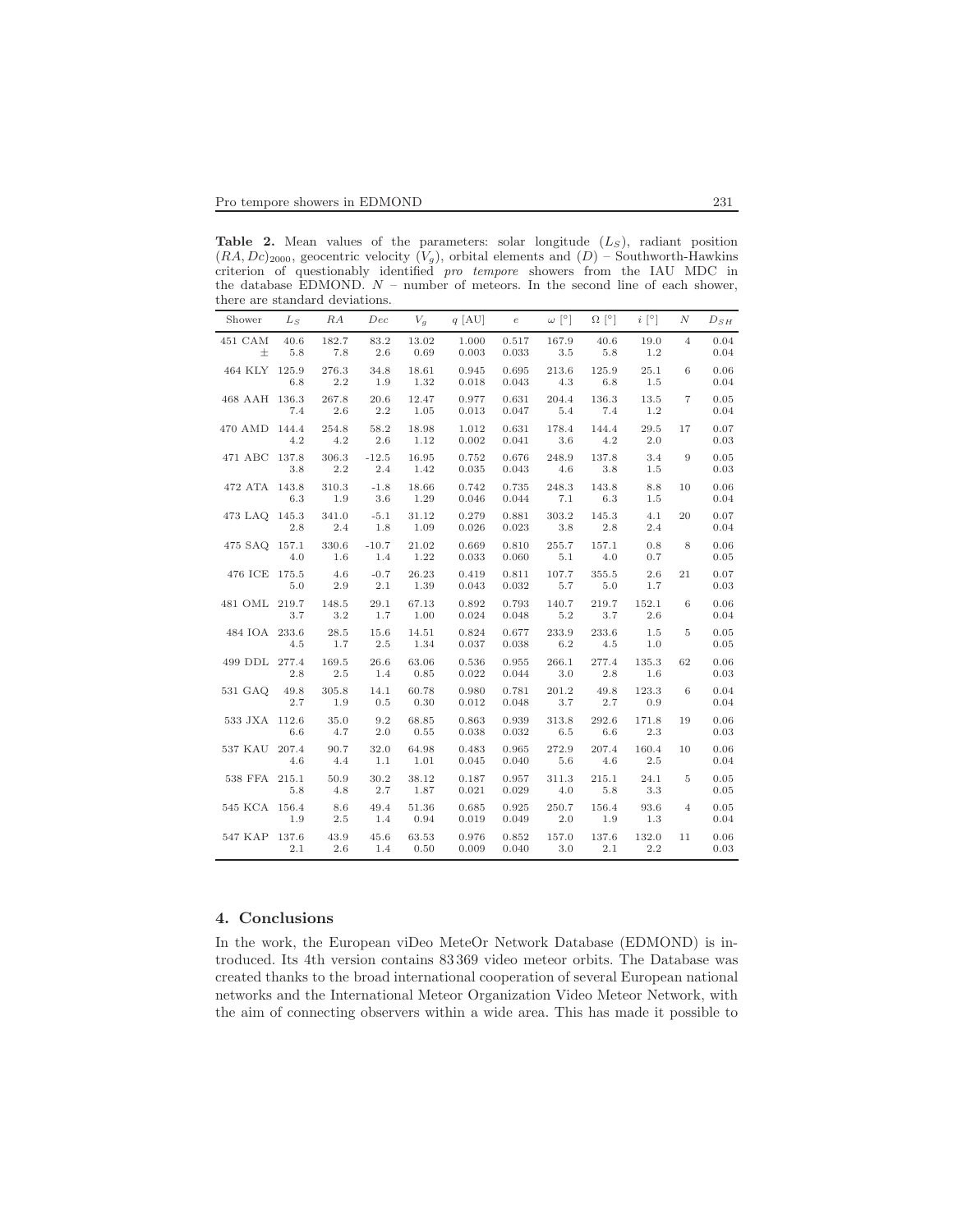combine those observations which otherwise would have stayed as single-station data.

We expect to use this expanding database, particularly to study minor streams. The first results are here presented. Using the *radiant-V<sub>g</sub>* method we identified 267 meteor showers of the IAU MDC, where 67 of them are established showers and 200 are showers from the working list.

Making a more detailed analysis of pro tempore showers from the IAU MDC working list, we determined their orbital elements, radiant positions, geocentric velocities and solar longitudes. The results were divided into two groups, based on a comparison of the mean values with those available in the IAU MDC. Table 1 contains 22 showers of the 65 pro tempore showers in the working list of the IAU MDC (August 2013), identification of which was clear and reliable. Identification of 18 meteor showers listed in Table 2 is questionable, as some their parameters differ considerably from those at the IAU MDC.

This work showed that the EDMOND database is able to provide relevant data convenient for the confirmation of meteor showers from the working list of the IAU MDC, which can improve their orbital and geophysical parameters.

#### Acknowledgements

This work was supported by the Slovak Research and Development Agency, project No. APVV-0517-12.

#### References

- Andreić Z., Segon D., 2010, In Proceedings of the International Meteor Conference. Sachtička, Slovakia, 18–21 September 2008, 16
- Brown P., Weryk R.J., Kohut S., Edwards W.N., Krzeminski Z., 2010, WGN, Journal of the International Meteor Organization, 38, 25
- Cooke W.J., Moser D.E., 2012, in Proceedings of the International Meteor Conference, Sibiu, Romania, 15–18 September 2011, 9
- Hajduková M. Jr., 2014, in Proceedings of the International Meteor Conference, 32d IMC, Gyssens M., Roggemans P. eds, 22-25 Aug., Poznań, Poland, 2013, in press
- Hajduková M. Jr., Kornoš L., Tóth J. 2014a, M&PS, 49, 63
- Hajduková, M. Jr., Kornoš L., Tóth J. 2014b, in Proceedings of the Meteoroids 2013 Conference, Pozna´n, Poland, 26–30 August 2013, eds Jopek T.J., Rietmeijer F.J.M., Watanabe J., Williams I.P, AM University Press, Poznań, p. 289
- Jenniskens P., Gural P. S., Dynneson L., Grigsby B. J., Newman K. E., Borden M., Koop M., Holman D., 2011, Icarus, 216, 40
- Jopek T.J., Kaňuchová Z., 2014, in Proceedings of the Meteoroids 2013 Conference, Pozna´n, Poland, 26–30 August 2013, eds Jopek T.J., Rietmeijer F.J.M., Watanabe J., Williams I.P, AM University Press, Poznań, p. 353
- Kornoš L., Koukal J., Piffl R., Tóth J., 2013a, in Proceedings of the International Meteor Conference, Canary Islands, Spain, 20–23 September 2012, 21
- Kornoš L., Koukal J., Piffl R., Tóth J., 2013b, in Proceedings of the International Meteor Conference, 32d IMC, Gyssens M., Roggemans P. eds, 22-25 Aug., Poznań, Poland, 2013, in press
- Lindblad B.A., Neslušan L., Porubčan V., Svoreň J., 2003, EM&P, 93, 249